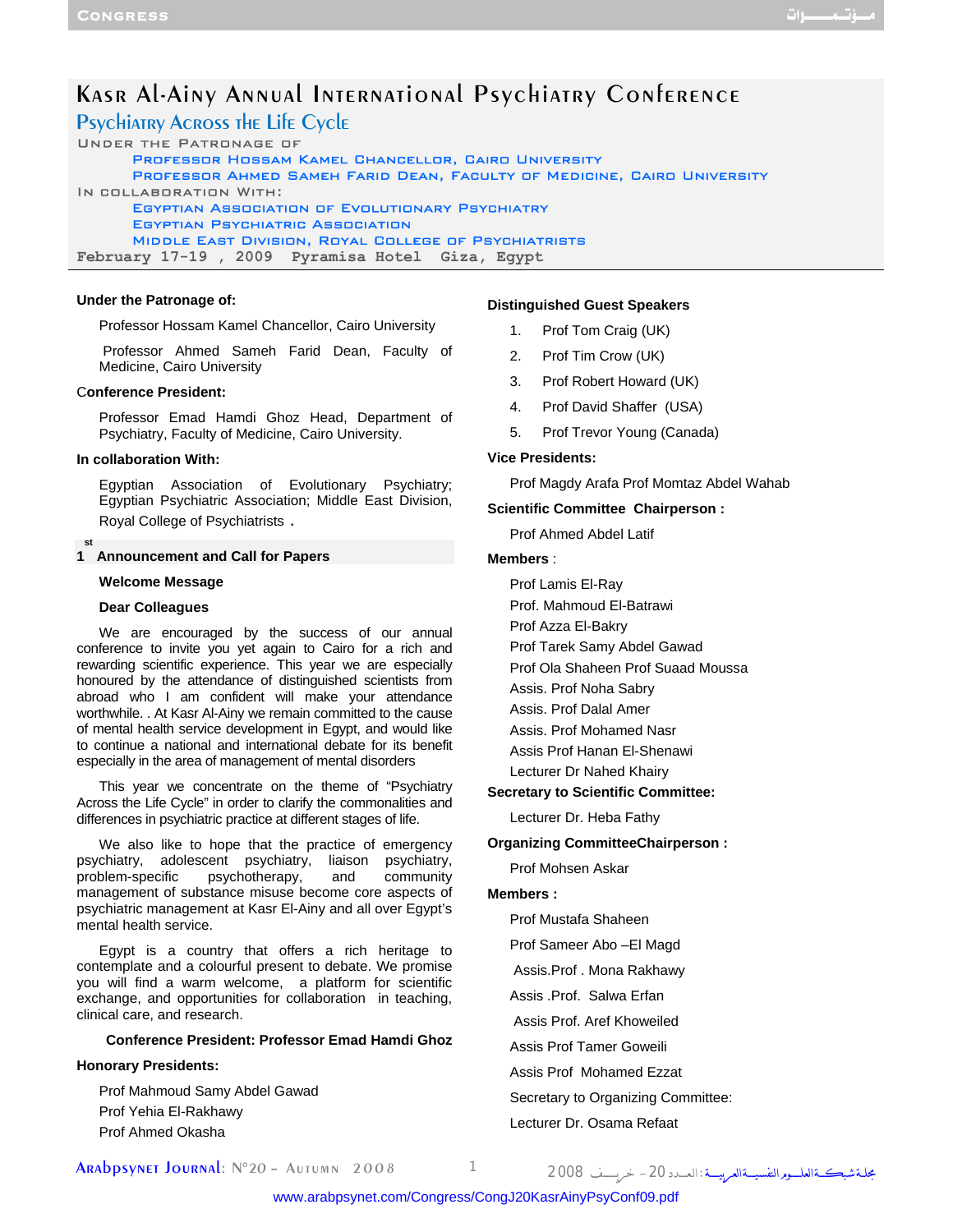## **Main Topics**

- 1- Recent advances in psychopharmacology in different age groups
- 2- Syndrome stability and syndrome change across the life cycle
- 3- Needs assessment and age
- 4- Psychotherapy for children
- 5- Psychotherapy for the elderly
- 6- Psychiatric morbidity and mental health needs in different age groups

## **Challenging themes and debates**

- 1- Will the Proposed mental health legislation serve mentally ill patients?
- 2- Community based treatment of substance misuse? Fact or fiction and for whom?
- 3- Are cognitive enhancers of value in advanced dementia?
- 4- Mapping mental health services in Egypt. Do we practice emergency psychiatry?

## **Papers sessions**

3 Paper sessions dealing with psychiatric practice in children and adolescents, adults and the elderly

#### **Workshops**

- 1- Psychotherapy of borderline personality disorder
- 2- The boundaries of ADHD
- 3- Young Psychiatrists Forum
- 4- Psychiatry and the media in Egypt
- 5- How can education promote the mental health of children and adolescents

Young Psychiatrist scientific presentation Competition ( Do you think you can present?)(First prize 2000 EGP)

Interested candidates should submit abstract presentation to Prof Azza El-Bakry

## Azza\_bakry13@yahoo.com

## **Call for submissions**

Dear colleague: You will find the forms for submitting presentations in workshop, symposium, debate, and scientific paper enclosed. They are available on-line from psyconfabstracts@yahoo.com for abstract submissions or psyconf@yahoo.com for general information and dalal\_amer@yahoo.com

Who will also receive your completed submissions. Deadline for submissions is: 31 December 2008.

Send paper submissions to: Prof Emad Hamdi, 36 shehab Street, Mohandeseen, Giza,

## **Egypt. Hotline**:

002 0169103693 (Mohamed abdel Fattah)

002 0105767315 ( Sherif Gohar)

We encourage you to participate in the format you prefer.

### **Registration**

For registration or accommodation contact:

SEVO

Tel: (+202) 22678336/22678338

Fax: ( +202) 22678338

P.O. Box 5570Heliopolis west, cairo – Egypt

E-mail: servo@servoegypt.com

## Registration fees:

| Currency       | Registration                        |
|----------------|-------------------------------------|
| 0500 EGP       | Full Participation (member EGPsych) |
| 0300 EGP       | Accompanying (member EGPsych)       |
| <b>250 USD</b> | Full Participation (non member)     |
| <b>150 USD</b> | Accompanying person (non-member)    |
| <b>180 USD</b> | One night accommodation             |
| 4000 EGP       | Package 3 Nights + Reg              |
| 3000 EGP       | Package 2 Nights + Reg              |

## **Registration fees cover:**

- Participation at all scientific activities
- Conference Certificate
- Conference Bags and scientific materials
- Daily Lunch and Coffee Break

## **Registration For Students & Trainees**

Scientific Registration For Students & trainees with discounted rate LE 200 ( not valid for Pharmaceutical Companies)

Include:

- Participation at all Scientific activities
- Conference Certificate
- Conference Bags and scientific materials
- Daily Lunch and Coffee Break

#### **Accommodation**

The organizing committee has reserved rooms at Pyramisa Hotel for Accommodation. Due to the peak tourism season at the time of the congress early reservation is strongly recommended.

Rates given are quoted per room // night on BB basis and inclusive of service charges

#### **Payment**

The completed accommodation form should be sent with the appropriate fees to the agent of the congress:

## **SERVO EGYPT**

Appropriate fees should be paid in cash or through bank Draft/ cheque made payable to: SERVO

Or Bank Transfer:

## **National Societe General Bank**

Sheraton Heliopolis Residence Branch – Code 75 Heliopolis – Cairo – EGYPT Swift code : NSGBEGXXXX Bank Acc. #203 102 159 20-60